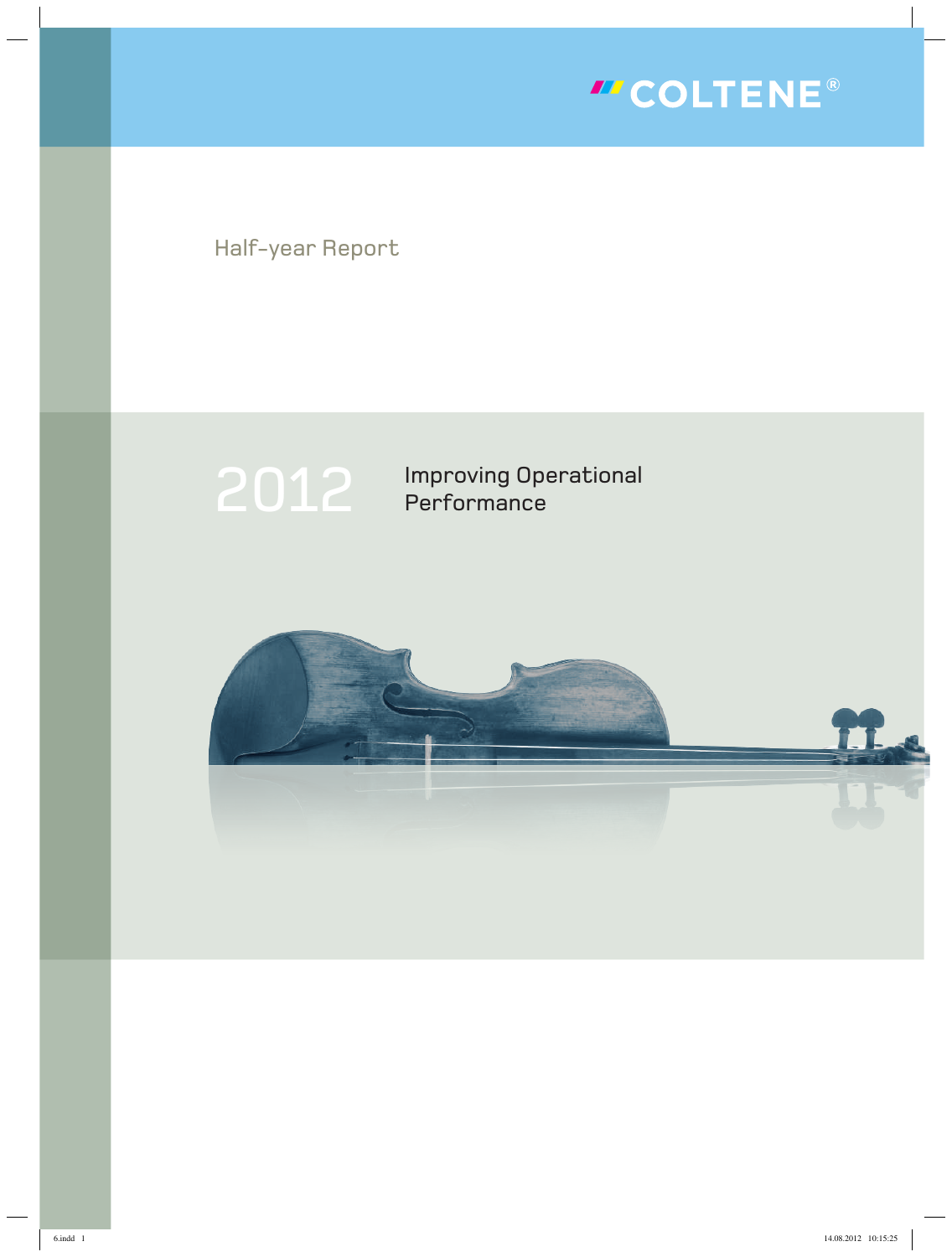

### Achievements in the First Half of 2012

- » Revenue of CHF 73.0 million, reflecting growth of 0.9%, respectively 2.5% at constant exchange rates
- » North American markets with strong revenue growth of 15.8%
- » Operating profit (EBIT) 43.9% higher at CHF 6.8 million
- » Net income increased to CHF 3.1 million, improving by 78.5%
- » Free cash flow increased to a healthy CHF 3.0 million, up from a cash drain of CHF 0.8 million in the prior year
- » Market approvals in further important countries for the new composite veneer system COMPONEER™ and HyFlex™ Controlled Memory Files

### 5-Years-Overview

(1.1.–30.6. IN CHF MILLION, CONTINUING OPERATIONS)







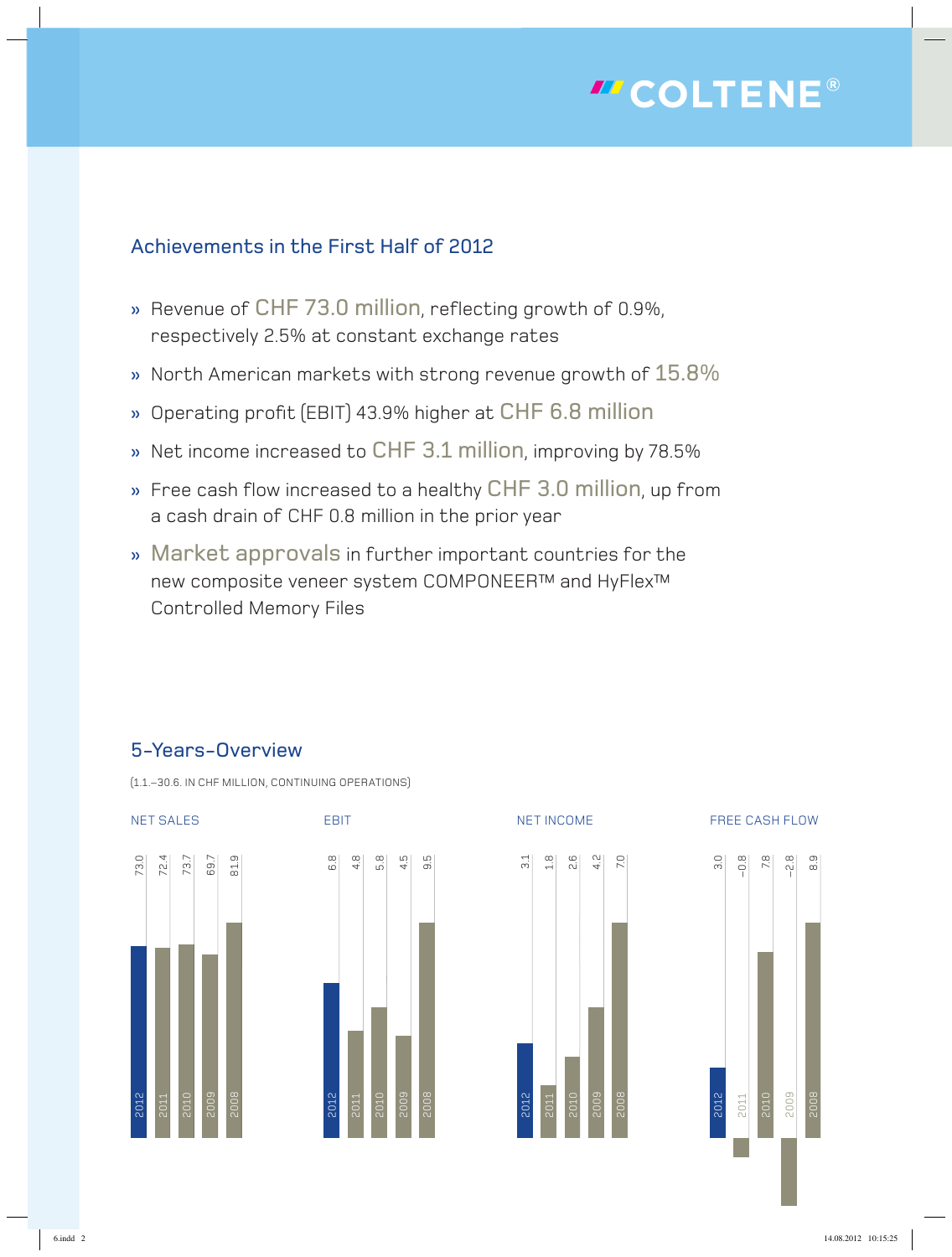### **dear shareholders**

In the first half of the 2012 financial year COLTENE **consolidated its sales levels in a competitive market environment, increased operating margins and improved the Group's cash flows and net earnings. The teams worldwide strengthened their market presence by deepening relationships with end customers and carefully listening to their needs. At the same time the Group continued to introduce its new flagship products in the core areas of restoration, aesthetics, and endodontics. In particular, the Company received important market approvals in additional countries for its new composite veneer system COMPONEER ™ and HyFlex™ Controlled Memory Files. In the attractive chair-side dental market, which is benefiting from the growing awareness of oral hygiene and aesthetic dentistry among broad sections of the population, COL TENE is well positioned to capture future growth opportunities. This anticipated growth is additionally supported by global demographic and economic factors.**

In the reporting period the Group further improved its operational performance. On one hand, it modified its purchase volume incentive schemes for clients, switching from the sell-in to the sell-out concept. This measure resulted in reduced costs of discounts and rebates offered to customers and temporary inventory destocking, which negatively impacted sales in the first six months of 2012 in the amount of approximately CHF 2.5 million. At the same time, COLTENE further increased its operational efficiency by leveraging the existing structures and processes.

On the other hand, COLTENE continued to invest significant R&D resources in the development of new innovative product platforms for dentists. Recognizing the Company's significant growth potential in the areas of restoration, aesthetics, and endodontics, the Group's experts are enhancing the existing product groups by adding new components.

Additionally, COLTENE continued the roll-out of its group-wide ERP system with planned introduction at the US operations effective as of beginning 2013. The implementation of the ERP system allows COLTENE to unify its operational processes worldwide and to facilitate the exchange of information and know-how between the Group's subsidiaries.

### STRONG GLOBAL FOOTPRINT

COLTENE's acquisition of Vigodent in Brazil in 2009, respectively 2010 for the remaining 60%, concluded a multi-year geographic expansion program. This new subsidiary also serves as a hub for supplying products to other Mercosur markets. Today, the COLTENE Group has a strong foothold in both traditional and emerging markets, including the other dynamically evolving BRIC states of Russia/CIS, India, and China.

In the reporting period the Brazilian subsidiary focused on leveraging the Group's expertise to expand its market presence, after having achieved organizational stability by the end of 2011. The achievements included the combination of Vigodent's and COLTENE's product lines to better accommodate the needs of the local customers, which also entailed adjustments to the organization's resources and capabilities. Another challenge that negatively impacted the operational performance represented the procurement and quality of the raw materials purchased in the local market and their implementation in the manufacturing processes. Even though the results of the well-directed market efforts are not yet reflected in the financial figures, the newly established teams and the Group-wide institutionalized know-how exchange are strengthening the Group's market presence and fostering changes so that Vidgodent can benefit from the promising growth prospects. This is also creating excellent opportunities for COLTENE to exploit the attractive opportunities of the dynamic South American markets in the upcoming years.

#### NEW CEO MARTIN SCHAUFELBERGER ON BOARD

Martin Schaufelberger took office on June 1, 2012, succeeding Erwin Locher, who had led the Company on an ad interim basis. Now back in his non-executive function as delegate of the Board, he will continue to support management with advice and market insight.

Martin Schaufelberger has already visited all operational sites of the Group and met with their management and other key employees. Accompanied by the local sales representatives he also met key customers. With his long-standing experience in managing a technology-oriented mid-size industrial company, he has initiated lasting optimizations of operative processes and is reviewing the technology portfolio to identify efficiency potentials by facilitating and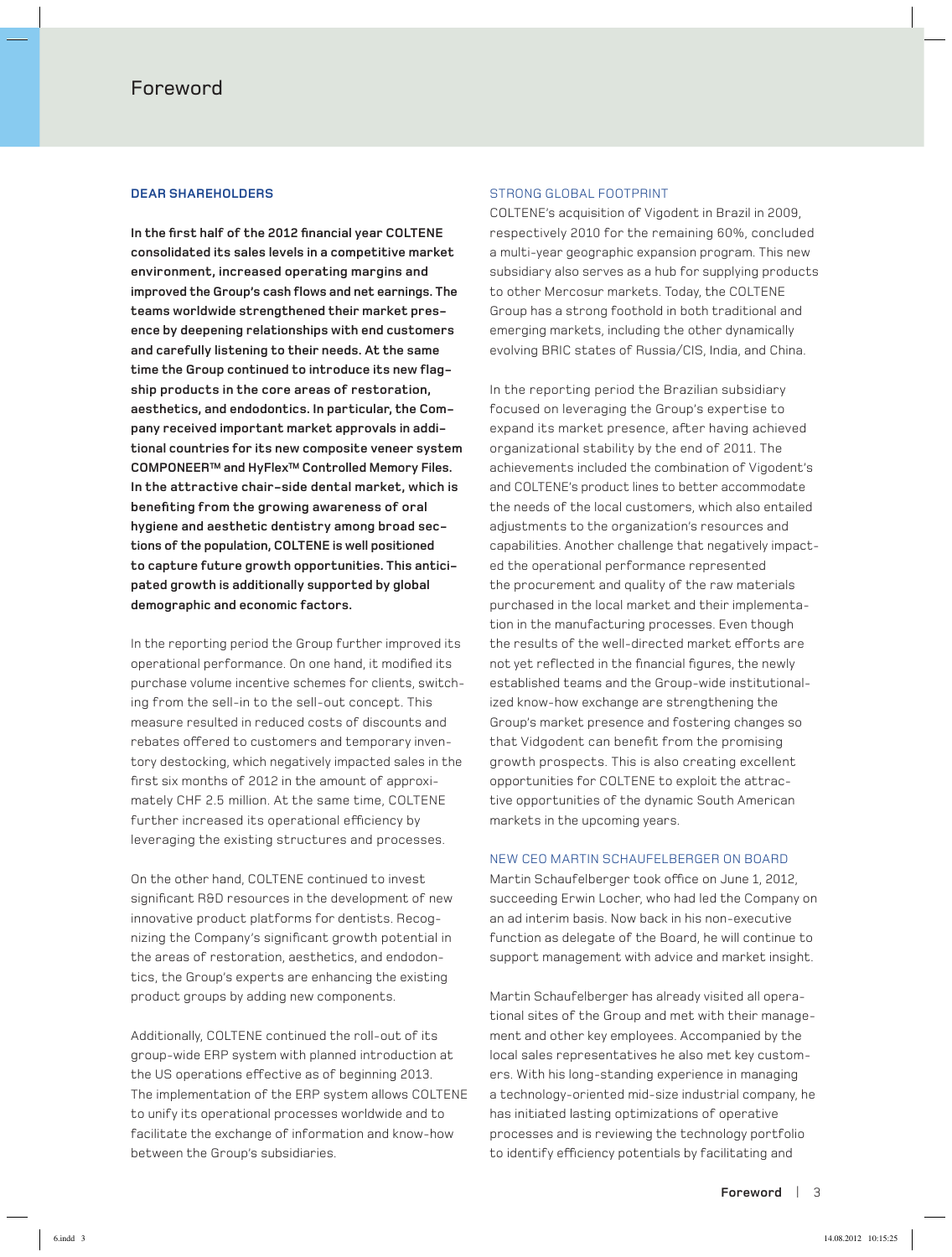improving knowledge sharing across the Group. His other priority is on improving COLTENE's distribution and marketing organization, with a focus on further growth.

The Board of Directors thanks Erwin Locher for his commitment to the Company and his valuable contributions to the realignment of its operational activities. At the same time, the Board wishes Martin Schaufelberger much success and satisfaction in his new function.

### OUTLOOK:

#### IMPLEMENTATION OF GLOBAL MARKETING APPROACH

In the second half of the 2012 financial year COLTENE aims to focus on further gradual organizational improvements, efficiency gains in the Group's worldwide logistics, and a review of the manufacturing processes of the various product groups. A second emphasis will be laid on the globalization and Groupwide integration of the organization's marketing approach. The various subsidiaries added to the COLTENE Group in past years have enjoyed a strong market presence in their home markets with their original trade mark and brands. Management sees significant potential for leveraging the respective local strengths of these brands at a global level.

As key growth and profit drivers, the Company intends to deepen its close partnerships with distributors and customers. COLTENE's strong, multi-layered distribution network and sales teams world-wide are committed to uncompromising, market-oriented product services that enhance customer added value. COLTENE will concurrently strengthen and expand its distribution networks in the traditional European and North American markets as well as in the important emerging markets. It plans to market its own and private label OEM products to key opinion leaders and directly to dental practitioners via global, regional or local distribution partners. In the absence of extraordinary factors, COLTENE aims to achieve sales growth slightly above overall market rates in the years ahead.

#### **THANKS**

On behalf of the Board of Directors and the Executive Board we thank all our employees for their strong commitment and efforts. We also thank our customers, business partners, and suppliers for their excellent collaboration with our teams. Last but not least, we express our thanks to our shareholders for their continued confidence and trust in our business.

Yours sincerely,

In 1,

Chairman of the Board

Nick Huber Martin Schaufelberger CEO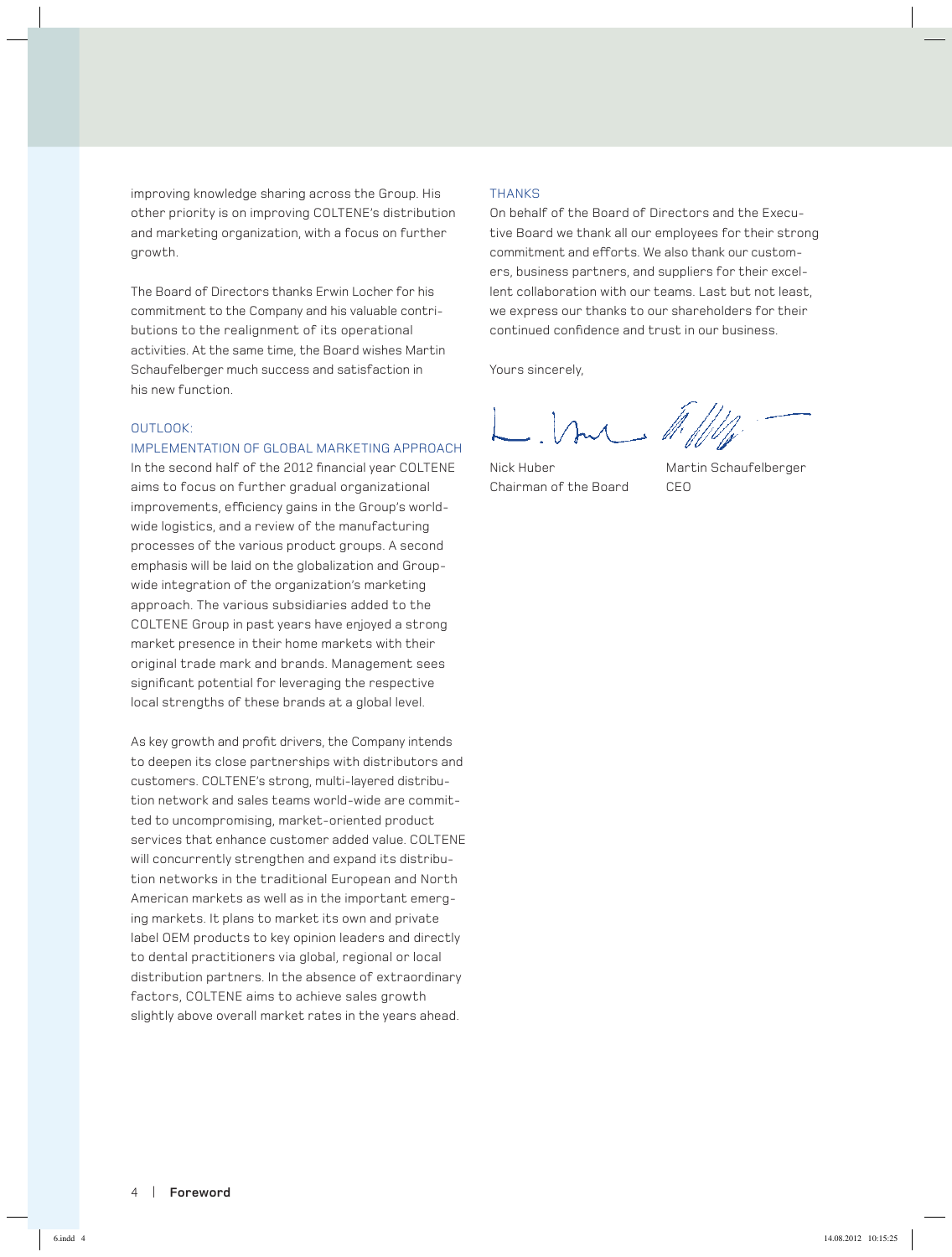**In the first half 2012 the general dental market returned to moderate growth after the debt crisis and initial fears of a renewed cyclical downturn eased towards the end of 2011. The negative impact on operating results caused by the strong Swiss franc declined as a result of the decreased variation to the previous year. In comparison with the prior year sales revenue was less negatively affected by foreign exchange variations. In the vast majority of its actively managed markets COL TENE was able to benefit from the positive market development.**

COLTENE achieved net sales in the first six months of 2012 of CHF 73.0 million (2011 H1: CHF 72.4 million), reflecting 2.5% growth at constant exchange rates or 0.9% in reported Swiss francs. 2.8% of the growth is attributable to volume increases achieved in the traditional markets, 1.9% to advances in emerging markets, measured at constant exchange rates.

Operational profit (EBIT) was negatively impacted by currency translation (CHF 0.3 million) as well as by Vigodent (CHF 1.3 million). Nevertheless, the EBIT increased significantly by 43.9% (49.9% at constant exchange rates) to CHF 6.8 million (2011 H1: CHF 4.8 million). As a result, the EBIT margin improved to 9.4% from 6.6% in the prior year. Exchange rate losses within the financial result decreased by 28.4% to CHF 0.7 million compared to the first half of 2011. Interest expenses decreased by 11.4% to CHF 0.5 million as a result of lower average debt. At CHF 2.3 million, tax expenses were CHF 1.0 million higher than in the prior year. Net profit for the first half of the financial year 2012 reached CHF 3.1 million, representing a significant improvement by 78.5% compared to the previous year result.

In the first half of the fiscal year 2012, COLTENE generated CHF 4.9 million cash flow from operating activities, CHF 3.4 million above the amount recorded after the first six months of 2011. This was primarily due to the higher net profit and the lower change in net working capital. Cash flow from investing activities reached CHF 1.9 million. Investments in machinery and equipment amounted to CHF 1.3 million while investments in intangible assets amounted to CHF 0.6 million, mainly for the extended installation of the Group-wide ERP system, which will be introduced at the US facilities. As a result of higher cash flow

from operating activities and lower investments the free cash flow of CHF 3.0 million was significantly higher than last year's cash drain of CHF 0.8 million.

With bank debts at CHF 30.1 million, COLTENE's healthy balance sheet continues to show a high equity ratio of 61.9%, ensuring financial stability and entrepreneurial independence.

### REGIONAL BREAKDOWN: STRONG NORTH AMERICAN MARKETS

Organic growth in developed countries and aboveaverage growth in emerging markets remain corporate objectives, albeit without disregarding any political and economic risks associated with new markets. In the first six months 2012 the Company's geographic sales split has further changed: COLTENE achieved 34.3% of its Group sales in the traditional European countries (2011 H1: 38.2%), 36.9% in North America (2011 H1: 32.1%) and 25.7% in the emerging economies (2011 H1: 26.4%). **European countries** showed divergent developments. Softening market conditions and adjustments to the sales organizations in **France** as well as in **Germany** and **Austria** were exacerbated by inventory destocking at distributors. **Italy** as well as **UK** and **Ireland** region reported strong 42.1% and 19.7% growth respectively compared to the first half in the previous year, and COLTENE topped sales in Switzerland by 3.3% in the first half 2012.

**North America**, the largest market for COLTENE, recorded a pleasing sales increase of 15.8%. The US and Canada strongly recovered from the region's previously difficult economic environment.

Thanks to its continued efforts to expand and strengthen the Group's distribution network in the dynamic Asian region, COLTENE increased its sales in **India** and **China** by 32.1% and 49.9%, respectively. **Russia/CIS**, another important emerging region, reached a pleasing growth rate of 17.5%. **Other Far East/Oceania** matched its sales level from the previous year.

Sales volumes in the **Middle East** and **Africa** region decreased by 26.8% primarily due to the embargo for Iran and erratic tender business in Iraq. In **Brazil** sales flattened in local currency, mainly due to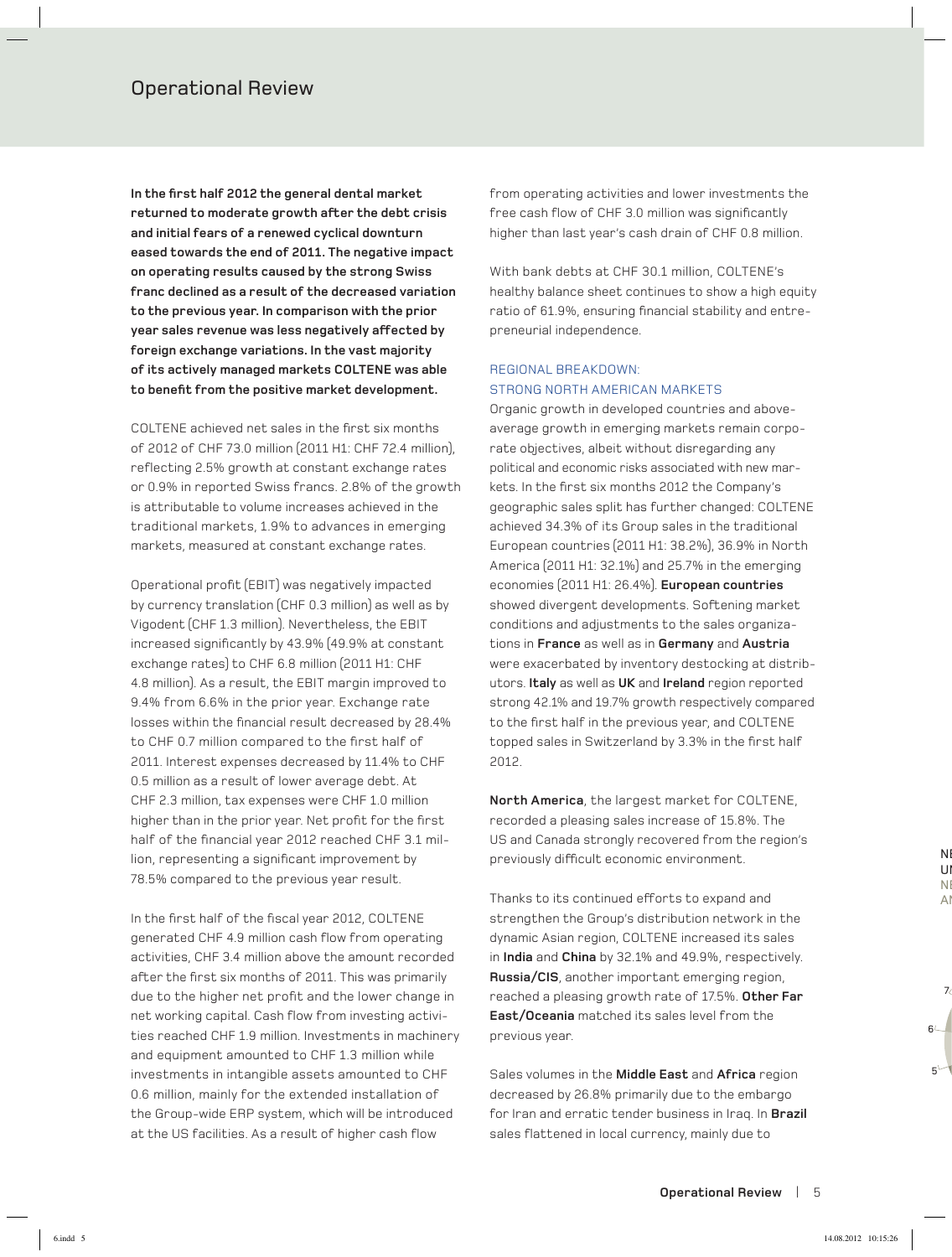manufacturing issues. **Other South America** markets were down by 10.2%. This adverse development is primary attributable to the difficult economic situation in the region as well as import restrictions.

### BREAKDOWN BY PRODUCT GROUP: FOCUS ON RESTORATION AND ENDODONTICS

Looking at the various product segments, sales growth resulted primarily from restoration and endodontics and rotary systems. Both key segments, restoration and endodontics, further grew by 7.5% and 12.4% respectively. Currently, COLTENE is pushing the registration of its flagship products composite veneer system called COMPONEER™ and HyFlex™ Controlled Memory NiTi files into new markets. Both innovative systems are perceived very well by customers due to their simple and easy application as well as their dual benefits for the dentist and patients. COLTENE is currently extending the product line, adding new shapes and color thereby enhancing the added value to clients. Additional new products include SoloCem, a self-adhesive resin cement with antibacterial zinc oxide that ensures reliable, tight restoration, in concert with a particularly low level of shrinkage.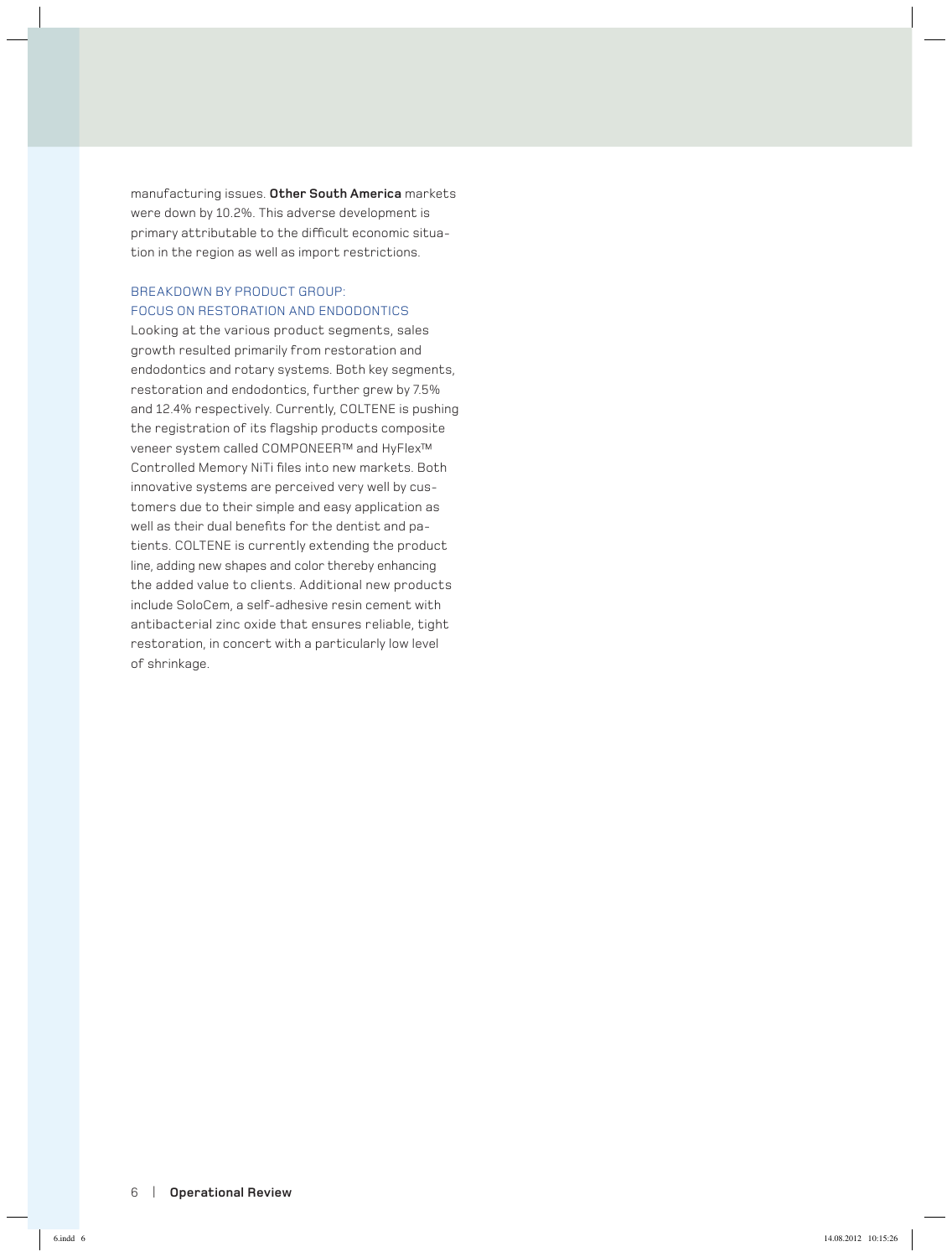# SoloCem®



### **Only one can play the first violin – SoloCem**

- » SoloCem is a dual-curing, self-adhesive, zinc oxide based resin cement. It is applied in a single step as no bonding is required. Application is quick and easy with the Automix syringe.
- » The soloist among the self-adhesive cements reduces the number of steps and is time-saving.
- » SoloCem needs no bonding before the application and can be used immediately thanks to the readyto-use mixing tips. SoloCem also has excellent shear bond strength and contains antibacterial zinc oxide.
- » Without a bonding agent, the dual-curing cement offers excellent adhesive values ensuring longterm adhesion to enamel and dentin.

### **BENEFITS**

- » Time-saving and easy to handle
- » Antibacterial zinc oxide
- » Comprehensive range of indications
- » High shear adhesion strength
- » Minimal shrinkage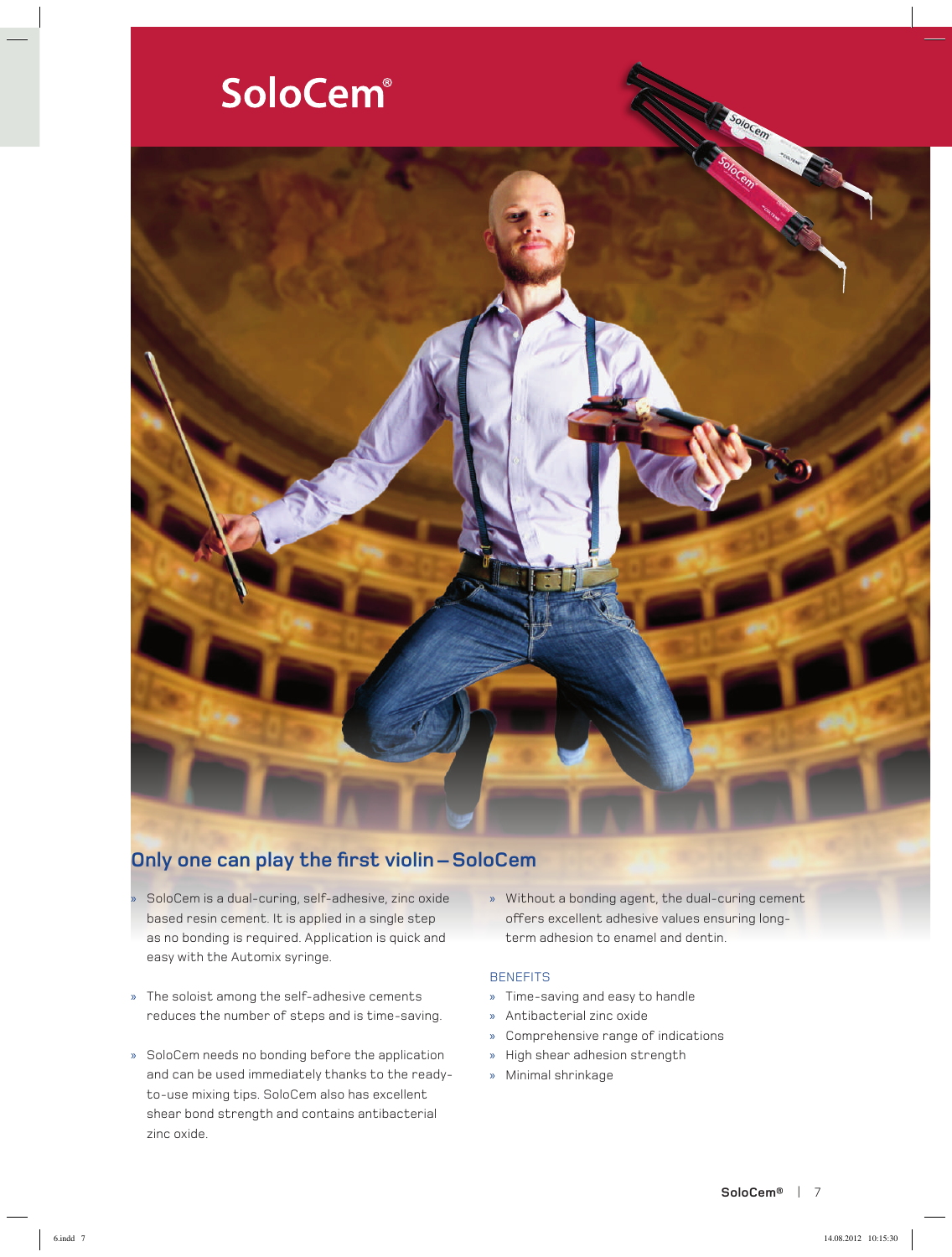## INTERIM GROUP INCOME STATEMENT

| <b>IN CHF 1000</b>                                            | REF. | 1 HY 2012 | 1 HY 2011 |
|---------------------------------------------------------------|------|-----------|-----------|
| Net sales                                                     | 2    | 73022     | 72386     |
| Changes in inventories of finished goods and work in progress |      | 5302      | 2203      |
| Work performed by entity and capitalized                      |      | 5         | 6         |
| Raw material and consumables used                             |      | $-25263$  | $-23687$  |
| Personnel expenses                                            |      | $-27284$  | $-27921$  |
| Other operating expenses                                      |      | $-16506$  | $-15783$  |
| Depreciation and amortization                                 |      | $-2436$   | $-2450$   |
| Operating profit (EBIT)                                       |      | 6840      | 4754      |
| Financial income                                              |      | 90        | 107       |
| Financial expenses                                            |      | $-1476$   | $-1775$   |
| Net profit before tax expenses                                |      | 5454      | 3086      |
| Tax expenses                                                  | 3    | $-2309$   | $-1324$   |
| Profit for the period                                         |      | 3145      | 1762      |
| Earnings per share                                            |      | CHF 0.75  | CHF 0.42  |
| Diluted earnings per share                                    |      | CHF 0.75  | CHF 0.42  |

The notes are part of the interim Group financial statements.

# INTERIM GROUP STATEMENT OF COMPREHENSIVE INCOME

| <b>IN CHF 1000</b>                                                          | 1 HY 2012 | 1 HY 2011 |
|-----------------------------------------------------------------------------|-----------|-----------|
| Profit for the period                                                       | 3145      | 1762      |
| Other comprehensive income for the period:                                  |           |           |
| Exchange differences on translating foreign operations                      | $-441$    | $-5867$   |
| Comprehensive income for the period                                         | 2704      | $-4105$   |
| Profit for the period attributable to the owner of the parent               | 3145      | 1762      |
| Comprehensive income for the period attributable to the owner of the parent | 2704      | $-4105$   |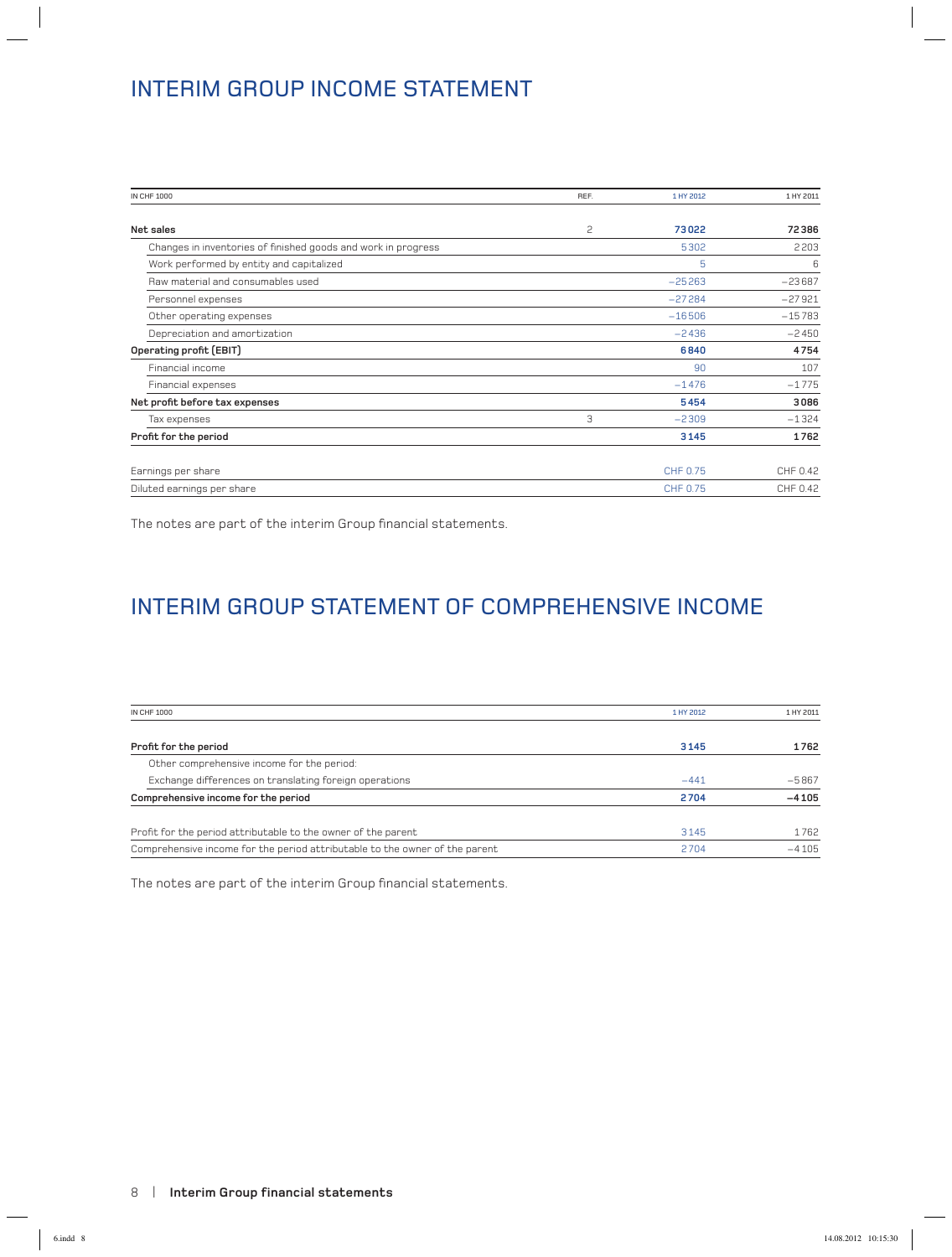## INTERIM GROUP STATEMENT OF FINANCIAL POSITION

| IN CHF 1000                                   | 30.06.2012 | 31.12.2011 |
|-----------------------------------------------|------------|------------|
|                                               |            |            |
| Assets                                        |            |            |
| Cash and cash equivalents                     | 3319       | 3128       |
| Accounts receivable from deliveries and sales | 26783      | 30644      |
| Tax receivables                               | 192        | 173        |
| Other receivables and prepaid expenses        | 6138       | 3256       |
| Inventories                                   | 35517      | 29938      |
| <b>Current assets</b>                         | 71949      | 67139      |
| Property, plant and equipment                 | 29836      | 30540      |
| Financial assets                              | 26         | 26         |
| Intangible assets                             | 48171      | 48927      |
| Deferred tax assets                           | 3048       | 3255       |
| Non-current assets                            | 81081      | 82748      |
| <b>Total assets</b>                           | 153030     | 149887     |
|                                               |            |            |

| . . | с | . . |  |
|-----|---|-----|--|
|     |   |     |  |

| <b>Total liabilities and equity</b> | 153030   | 149887   |
|-------------------------------------|----------|----------|
| <b>Total equity</b>                 | 94802    | 94592    |
| Retained earnings                   | 122484   | 121840   |
| Currency translation adjustments    | $-28103$ | $-27662$ |
| Share capital                       | 421      | 414      |
| <b>Total liabilities</b>            | 58228    | 55295    |
| Non-current liabilities             | 7271     | 7697     |
| Other long-term provisions          | 973      | 1082     |
| Deferred tax liabilities            | 6298     | 6615     |
| <b>Current liabilities</b>          | 50957    | 47598    |
| Other short-term provisions         | 273      | 378      |
| Tax liabilities                     | 1706     | 761      |
| Other accounts payable and accruals | 11006    | 10681    |
| Accounts payable to suppliers       | 7864     | 5601     |
| Current bank loans                  | 30108    | 30177    |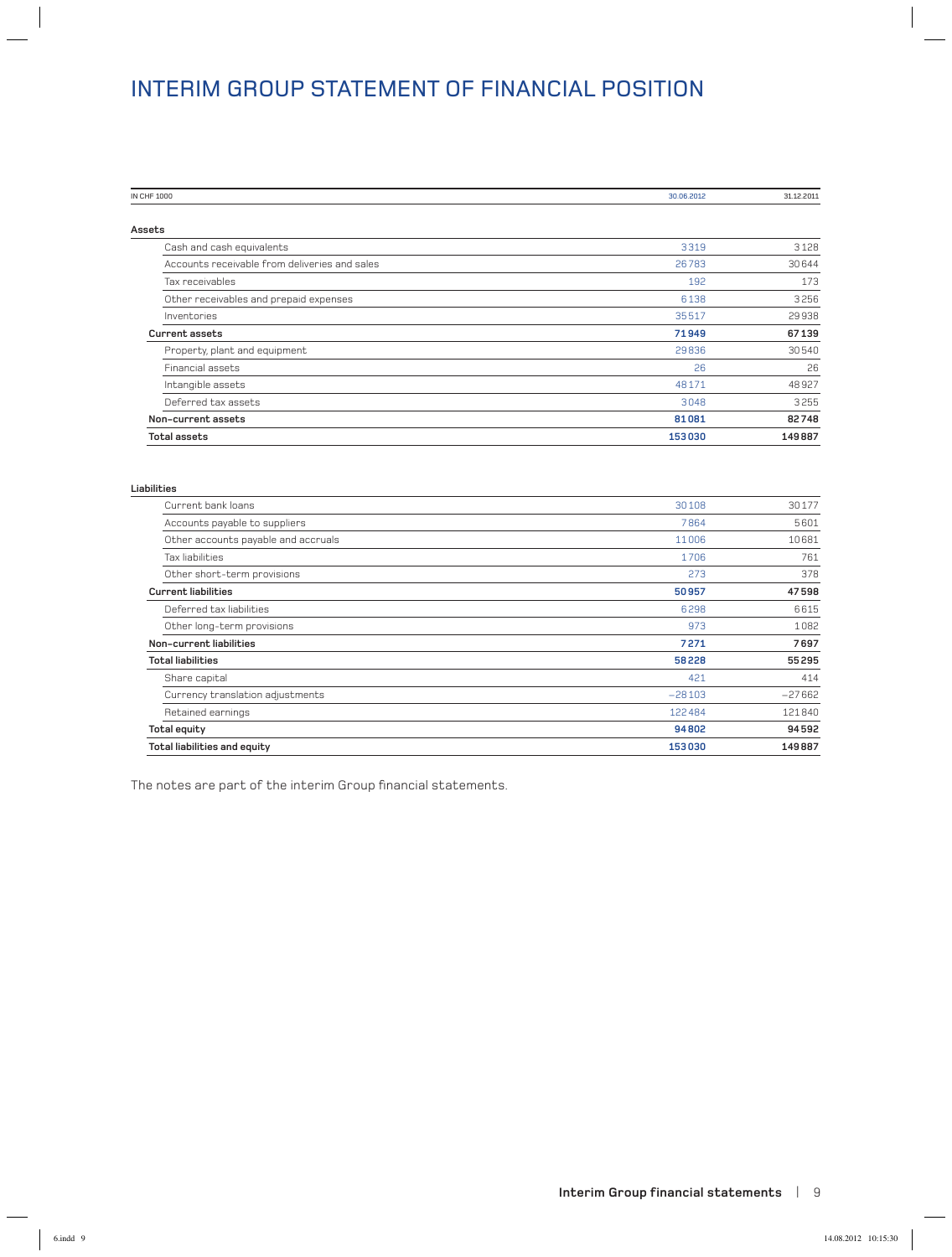### INTERIM GROUP CASH FLOW STATEMENT

| IN CHF 1000                                             | REF.           | 1 HY 2012      | 1 HY 2011 |
|---------------------------------------------------------|----------------|----------------|-----------|
|                                                         |                |                |           |
| Net profit                                              |                | 3145           | 1762      |
| Depreciation and amortization                           |                | 2436           | 2450      |
| Other non-cash items                                    |                | 5031           | 4126      |
| Change in accounts receivable from deliveries and sales |                | 3469           | $-193$    |
| Change in inventories                                   |                | $-6475$        | $-2787$   |
| Change in other currrent assets                         |                | $-3305$        | $-511$    |
| Change in current liabilities                           |                | 2840           | $-1240$   |
| Interest paid                                           |                | $-527$         | $-568$    |
| Interest received                                       |                | 42             | 61        |
| Income tax paid                                         |                | $-1769$        | $-1605$   |
| Cash flow from operating activities                     |                | 4887           | 1495      |
| Purchase of property, plant, and equipment              |                | $-1332$        | $-1495$   |
| Proceeds from sale of property, plant, and equipment    |                | 26             | 57        |
| Purchase of financial assets                            |                | 0              | $-7$      |
| Proceeds of financial assets                            |                | $\overline{a}$ | $\Omega$  |
| Purchase of intangible assets                           |                | $-619$         | $-859$    |
| Cash flow from investing activities                     |                | $-1922$        | $-2304$   |
| Proceeds from loans and financial liabilities           |                | 11682          | 10683     |
| Repayments of loans and financial liabilities           |                | $-11947$       | $-2365$   |
| Distribution to shareholders                            | $\overline{4}$ | $-4632$        | $-7261$   |
| Purchase of treasury stock                              |                | $-750$         | $-183$    |
| Proceeds of treasury stock                              |                | 2888           | $\Omega$  |
| Cash flow from financing activities                     |                | $-2759$        | 874       |
| Exchange rate differences                               |                | $-15$          | $-262$    |
| Change in cash and cash equivalents                     |                | 191            | $-197$    |
| Cash and cash equivalents at beginning of year          |                | 3128           | 4133      |
| Cash and cash equivalents at end of half-year           |                | 3319           | 3936      |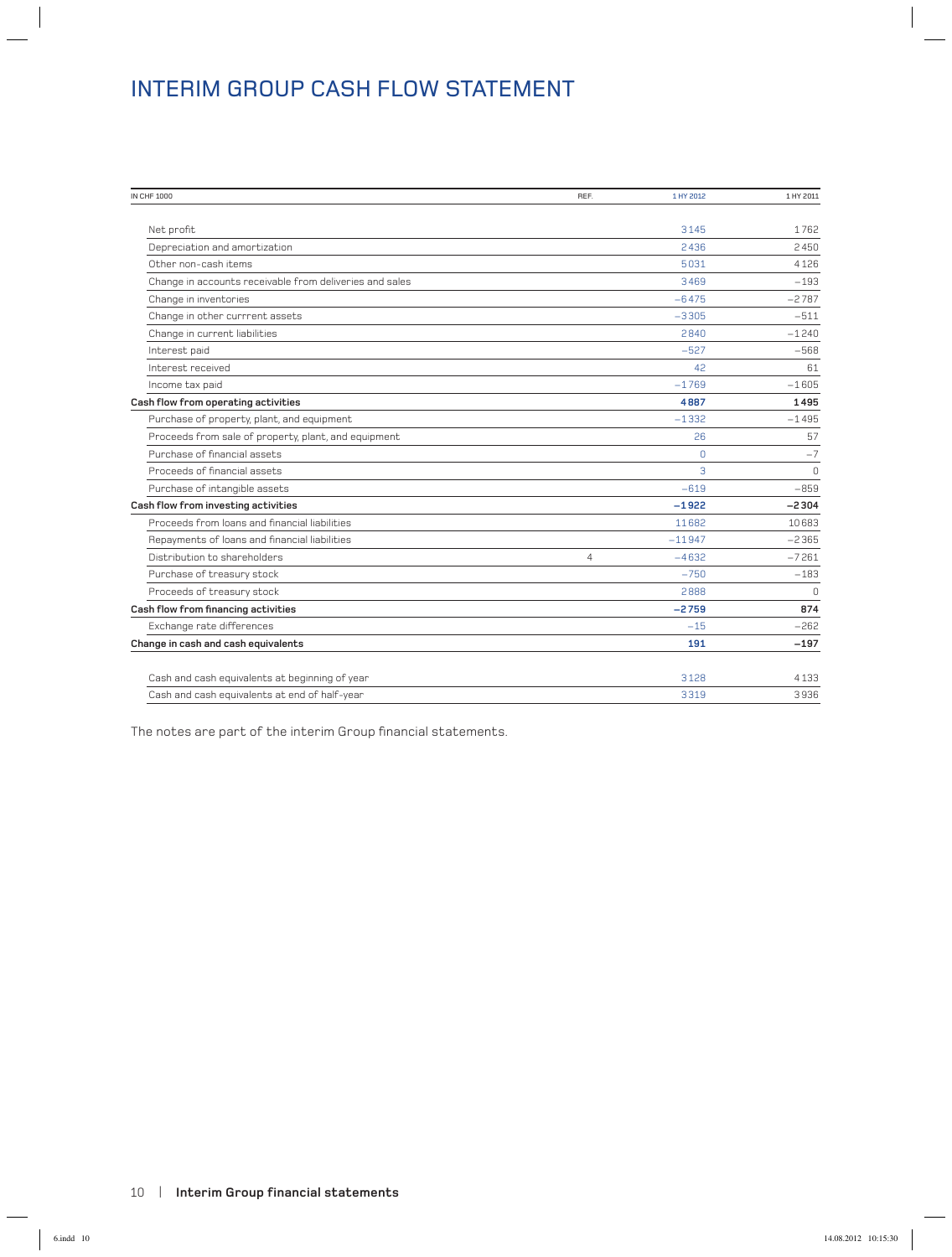# INTERIM STATEMENT OF CHANGES IN EQUITY

|                                                   |      |                | <b>TRANSLATION</b> |                 |              |
|---------------------------------------------------|------|----------------|--------------------|-----------------|--------------|
|                                                   |      | SHARE          | OF FOREIGN         | <b>RETAINED</b> |              |
| <b>IN CHF 1000</b>                                | REF. | CAPITAL        | <b>OPERATIONS</b>  | <b>EARNINGS</b> | <b>TOTAL</b> |
| 01.01.2011                                        |      | 415            | $-26042$           | 123475          | 97848        |
| Comprehensive income for the half year            |      | 0              | $-5867$            | 1762            | $-4105$      |
| Share-based payment transactions with management  |      | 0              | 0                  | 120             | 120          |
| Distribution out of capital contribution reserves | 4    | $\mathbf 0$    | $\Omega$           | $-7261$         | $-7261$      |
| Change in treasury stock                          |      | 0              | $\Omega$           | $-183$          | $-183$       |
| 30.06.2011                                        |      | 415            | $-31909$           | 117913          | 86419        |
| 01.01.2012                                        |      | 414            | $-27662$           | 121840          | 94592        |
| Comprehensive income for the half year            |      | $\Omega$       | $-441$             | 3145            | 2704         |
| Share-based payment transactions with management  |      | 0              | 0                  | 19              | 19           |
| Distribution out of capital contribution reserves | 4    | 0              | $\Omega$           | $-4632$         | $-4632$      |
| Change in treasury stock                          |      | $\overline{7}$ | $\Omega$           | 2112            | 2119         |
| 30.06.2012                                        |      | 421            | $-28103$           | 122484          | 94802        |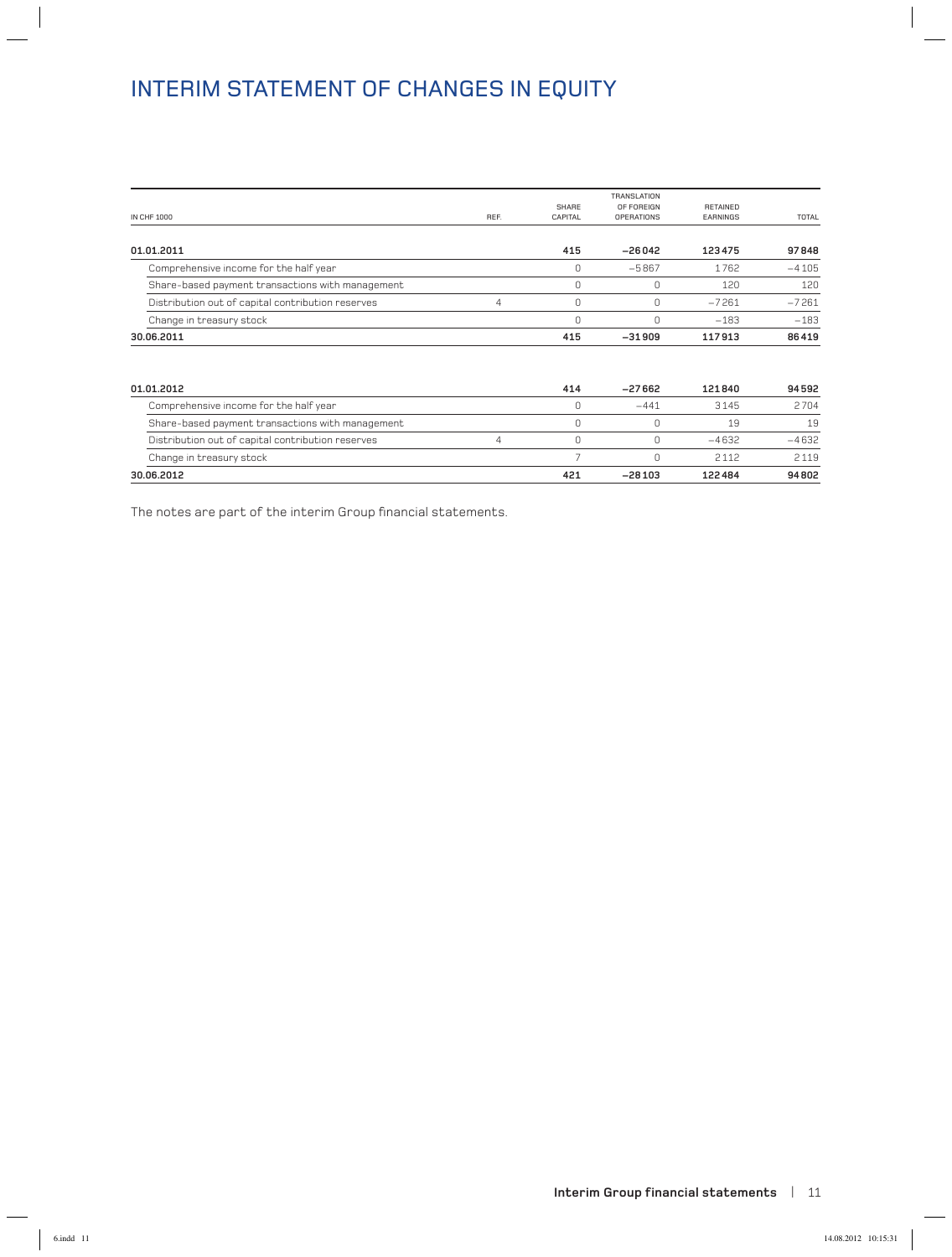## SELECTED NOTES

COLTENE Holding AG (former Medisize Holding AG) – the holding company of the COLTENE Group ("the Group") – is a stock corporation persuant to the Swiss Code of Obligations. The Company's legal domicile is in Altstätten, Switzerland. COLTENE Holding AG was founded in accordance with Swiss Company law on December 15, 2005.

Under its umbrella brand Coltène/Whaledent, the Group develops, manufactures, and sells via distribution channels a broad and comprehensive range of consumables and tools for dentists and dental laboratories. The Group operates one segment defined in line with the management structure, the organizational set-up, the reporting and allocation of resources by the chief operating decision maker of the Group.

These unaudited interim financial statements were prepared in accordance with IAS 34, using the same principles of consolidation and accounting policies as in the Group's 2011 annual report. No new standards and interpretations were relevant to these interim financial statements.

### 1 CURRENCY EXCHANGE RATES

|       | 31.12.2011 | 30.06.2012 | HY 2012 | 31.12.2010 | 30.6.2011 | L HY 2011 |
|-------|------------|------------|---------|------------|-----------|-----------|
| 1 USD | 0.9351     | 0.9552     | ).9285  | 0.9406     | 0.8329    | 0.9061    |
| 1 EUR | 1.2167     | 2014       | .2046   | .2465      | 1985      | .2699     |

### 2 ENTITY-WIDE INFORMATION

The net sales by geographic areas (determined by site of customer) and by products and services are as follows:

| NET SALES BY GEOGRAPHIC AREAS IN CHF 1000 |           |           |
|-------------------------------------------|-----------|-----------|
|                                           | 1 HY 2012 | 1 HY 2011 |
|                                           |           |           |
| Switzerland                               | 1612      | 1560      |
| Germany, Austria                          | 7118      | 10565     |
| Great Britain, Ireland                    | 3303      | 2760      |
| France                                    | 3006      | 2855      |
| Other Europe                              | 10032     | 9913      |
| Russia and CIS                            | 2841      | 2417      |
| Middle East and Africa                    | 2186      | 2987      |
| North America                             | 26928     | 23253     |
| Brazil                                    | 4792      | 5310      |
| Other South America                       | 3568      | 3974      |
| China                                     | 1620      | 1081      |
| India                                     | 1149      | 870       |
| Other Far East, Oceania                   | 4867      | 4841      |
| Net sales                                 | 73022     | 72386     |

NET SALES BY PRODUCTS AND SERVICES IN CHF 1000

| Net sales            | 73022 | 72386 |
|----------------------|-------|-------|
| Miscellaneous        | 7653  | 7910  |
| Laboratory           | 3707  | 3658  |
| Rotary               | 5365  | 5152  |
| Units/Accessories    | 4877  | 4713  |
| Hygiene and Surgical | 7136  | 8868  |
| Endodontics          | 13291 | 11821 |
| Impression           | 13994 | 14450 |
| Restoration          | 16999 | 15814 |

1 HY 2012 1 HY 2011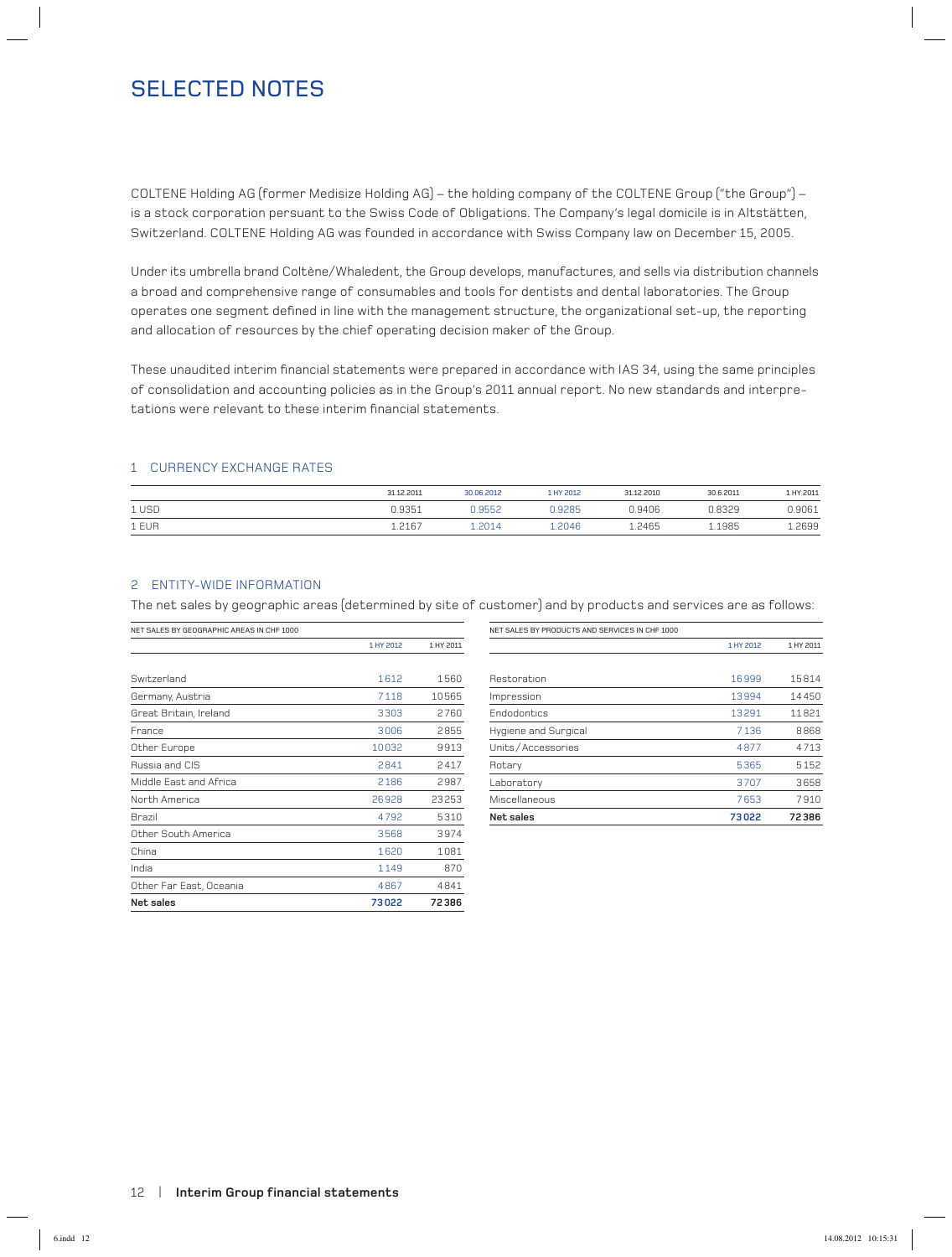### 3 TAX EXPENSES

Tax expenses of TCHF 2 309 represent a tax rate of 42.3% (prior year 42.9%) of the net profit before tax expenses. The expected tax rates applied by the various companies remain unchanged. The relatively high tax rate is mainly due to the tax losses of Vigodent SA and Coltène do Brasil which were not capitalized and to an impairment of capitalized tax losses at the French subsidiary (TCHF 151) due to an ongoing tax audit.

#### 4 EQUITY

Based on the AGM decision of April 28, 2011, the Company distributed CHF 1.75 per share out of reserves from previous capital contributions. Subsequently, the Company paid to its shareholders on May 5, 2011, a total amount of TCHF 7 261.

Based on the AGM decision of April 20, 2012, the Company distributed CHF 1.10 per share out of reserves from previous capital contributions. Subsequently, the Company paid to its shareholders on April 27, 2012, a total amount of TCHF 4 632.

### 5 SUBSEQUENT EVENTS

The Board of Directors authorized the Group's interim financial statements for publication on August 16, 2012. As per this date, the Board of Directors and Executive Management were unaware of any important events subsequent to the closing of books.